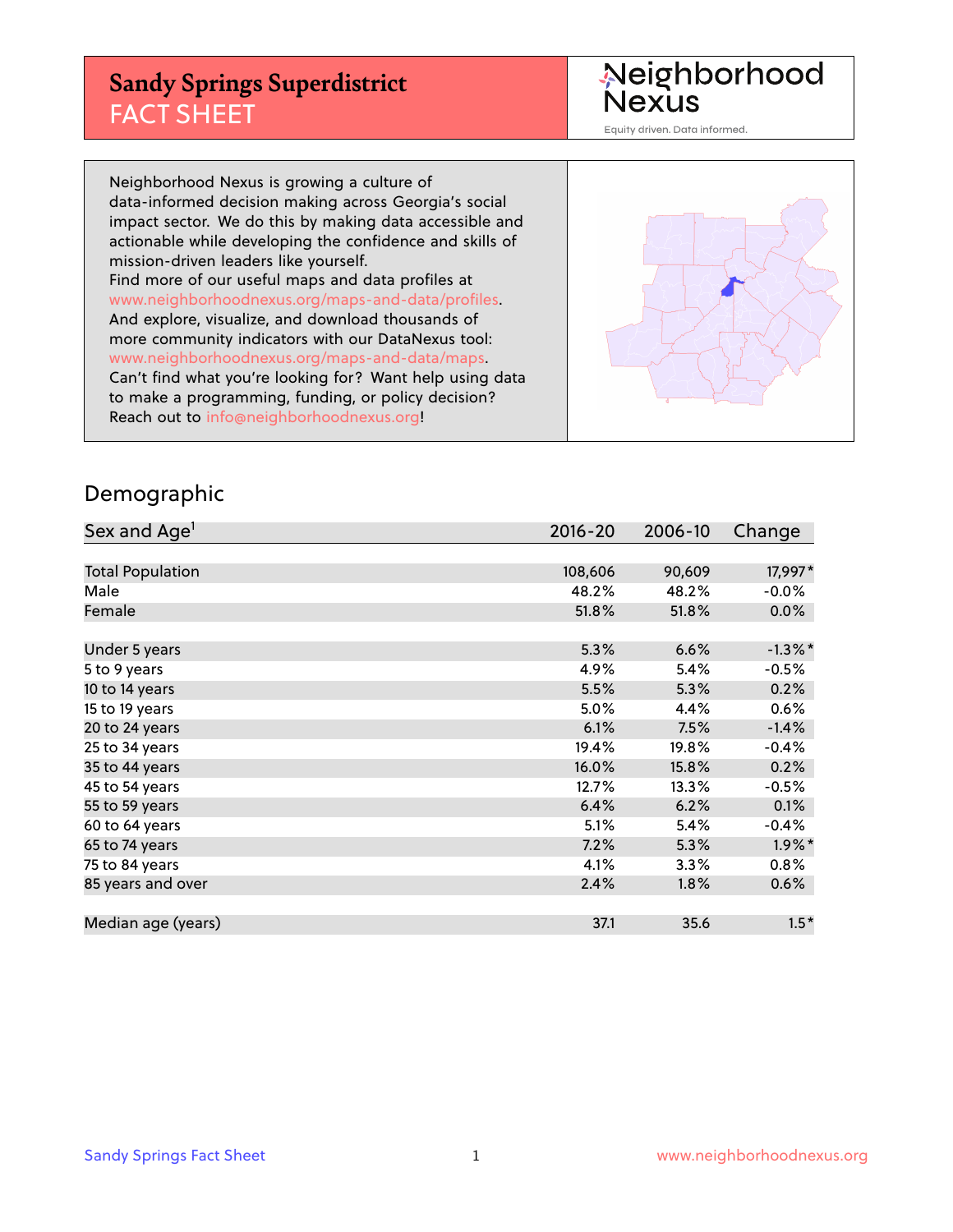# Demographic, continued...

| Race <sup>2</sup>                                            | $2016 - 20$ | 2006-10 | Change     |
|--------------------------------------------------------------|-------------|---------|------------|
| <b>Total population</b>                                      | 108,606     | 90,609  | 17,997*    |
| One race                                                     | 96.0%       | 99.0%   | $-2.9%$ *  |
| White                                                        | 66.1%       | 72.8%   | $-6.8\%$ * |
| <b>Black or African American</b>                             | 19.6%       | 17.2%   | $2.3\%$ *  |
| American Indian and Alaska Native                            | 1.4%        | 0.1%    | $1.3\%$ *  |
| Asian                                                        | 7.2%        | 4.6%    | $2.6\%$ *  |
| Native Hawaiian and Other Pacific Islander                   | 0.0%        | 0.0%    | $-0.0%$    |
| Some other race                                              | 1.8%        | 4.3%    | $-2.4\%$ * |
| Two or more races                                            | 4.0%        | 1.0%    | $2.9\%$ *  |
| Race alone or in combination with other race(s) <sup>3</sup> | $2016 - 20$ | 2006-10 | Change     |
| <b>Total population</b>                                      | 108,606     | 90,609  | 17,997*    |
| White                                                        | 69.5%       | 73.7%   | $-4.2%$ *  |
| <b>Black or African American</b>                             | 21.1%       | 17.9%   | $3.2\%$ *  |
| American Indian and Alaska Native                            | 2.4%        | 0.3%    | $2.0\%$ *  |
| Asian                                                        | 8.4%        | 4.7%    | $3.7\%$ *  |
| Native Hawaiian and Other Pacific Islander                   | 0.1%        | 0.0%    | 0.1%       |
| Some other race                                              | 2.8%        | 4.5%    | $-1.6%$    |
| Hispanic or Latino and Race <sup>4</sup>                     | $2016 - 20$ | 2006-10 | Change     |
| <b>Total population</b>                                      | 108,606     | 90,609  | 17,997*    |
| Hispanic or Latino (of any race)                             | 12.2%       | 12.3%   | $-0.1%$    |
| Not Hispanic or Latino                                       | 87.8%       | 87.7%   | 0.1%       |
| White alone                                                  | 58.5%       | 64.4%   | $-5.9\%$ * |
| Black or African American alone                              | 19.1%       | 17.0%   | $2.2\%$ *  |
| American Indian and Alaska Native alone                      | 0.1%        | 0.0%    | 0.1%       |
| Asian alone                                                  | 7.1%        | 4.5%    | $2.6\%$ *  |
| Native Hawaiian and Other Pacific Islander alone             | 0.0%        | 0.0%    | $-0.0%$    |
| Some other race alone                                        | 0.4%        | 0.8%    | $-0.4%$    |
| Two or more races                                            | 2.5%        | 0.9%    | $1.6\%$ *  |
| U.S. Citizenship Status <sup>5</sup>                         | 2016-20     | 2006-10 | Change     |
| Foreign-born population                                      | 20,569      | 19,147  | 1,422      |
| Naturalized U.S. citizen                                     | 39.1%       | 22.6%   | 16.5%*     |
| Not a U.S. citizen                                           | 60.9%       | 77.4%   | $-16.5%$ * |
|                                                              |             |         |            |
| Citizen, Voting Age Population <sup>6</sup>                  | 2016-20     | 2006-10 | Change     |
| Citizen, 18 and over population                              | 76,206      | 59,400  | 16,806*    |
| Male                                                         | 45.5%       | 46.9%   | $-1.3%$    |
| Female                                                       | 54.5%       | 53.1%   | 1.3%       |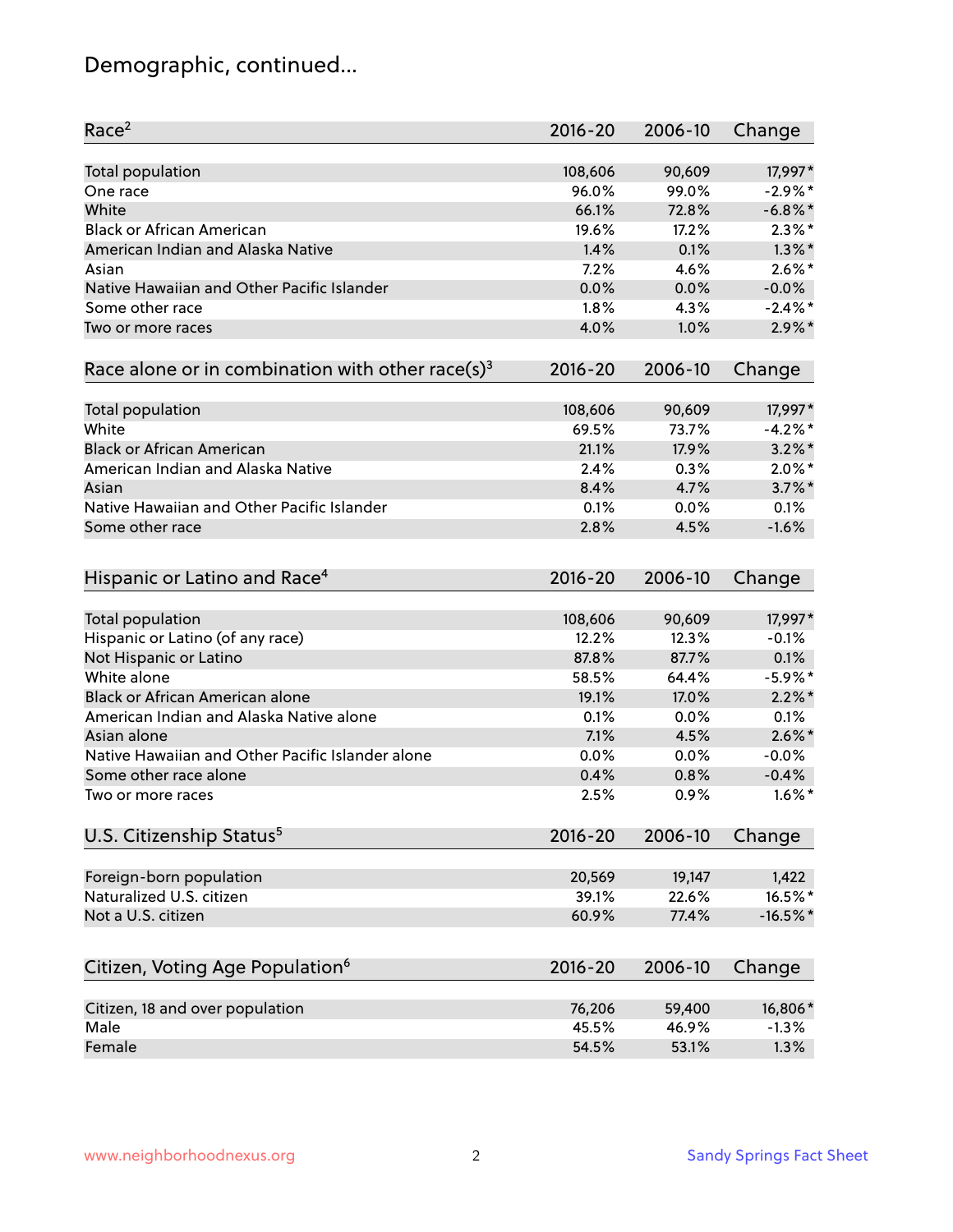#### Economic

| Income <sup>7</sup>                                 | $2016 - 20$ | 2006-10 | Change     |
|-----------------------------------------------------|-------------|---------|------------|
|                                                     |             |         |            |
| All households                                      | 49,672      | 40,523  | $9,149*$   |
| Less than \$10,000                                  | 4.1%        | 4.8%    | $-0.7%$    |
| \$10,000 to \$14,999                                | 1.6%        | 3.3%    | $-1.7\%$ * |
| \$15,000 to \$24,999                                | 4.9%        | 7.2%    | $-2.3\%$ * |
| \$25,000 to \$34,999                                | 6.0%        | 8.8%    | $-2.8\%$ * |
| \$35,000 to \$49,999                                | 9.4%        | 13.6%   | $-4.1%$ *  |
| \$50,000 to \$74,999                                | 19.0%       | 16.6%   | $2.5\%$ *  |
| \$75,000 to \$99,999                                | 13.7%       | 9.8%    | 3.9%*      |
| \$100,000 to \$149,999                              | 15.4%       | 13.4%   | $2.0\%$ *  |
| \$150,000 to \$199,999                              | 6.8%        | 7.1%    | $-0.3%$    |
| \$200,000 or more                                   | 19.0%       | 15.3%   | $3.6\%$ *  |
| Median household income (dollars)                   | 83,913      | 68,133  | 15,781*    |
| Mean household income (dollars)                     | 136,961     | 115,810 | $21,151*$  |
| With earnings                                       | 86.7%       | 86.0%   | 0.7%       |
| Mean earnings (dollars)                             | 133,022     | 110,852 | 22,170*    |
| <b>With Social Security</b>                         | 19.5%       | 17.3%   | $2.2\%$ *  |
| Mean Social Security income (dollars)               | 22,622      | 18,410  | $4,212*$   |
| With retirement income                              | 12.7%       | 10.8%   | $2.0\%$ *  |
| Mean retirement income (dollars)                    | 41,984      | 41,598  | 385        |
| With Supplemental Security Income                   | 2.1%        | 1.1%    | 1.1%       |
| Mean Supplemental Security Income (dollars)         | 5,083       | 10,334  | $-5,250$   |
| With cash public assistance income                  | 0.6%        | 0.8%    | $-0.2%$    |
| Mean cash public assistance income (dollars)        | 1,358       | 4,733   | $-3,375$   |
| With Food Stamp/SNAP benefits in the past 12 months | 4.2%        | 2.8%    | $1.4\%$ *  |
|                                                     |             |         |            |
| Families                                            | 25,556      | 22,528  | $3,028*$   |
| Less than \$10,000                                  | 1.8%        | 3.0%    | $-1.2%$    |
| \$10,000 to \$14,999                                | 0.9%        | 1.5%    | $-0.6%$    |
| \$15,000 to \$24,999                                | 3.4%        | 4.9%    | $-1.5%$    |
| \$25,000 to \$34,999                                | 4.3%        | 6.3%    | $-2.0%$    |
| \$35,000 to \$49,999                                | 6.4%        | 10.7%   | $-4.3\%$ * |
| \$50,000 to \$74,999                                | 12.0%       | 13.6%   | $-1.6%$    |
| \$75,000 to \$99,999                                | 13.1%       | 9.5%    | $3.6\%$ *  |
| \$100,000 to \$149,999                              | 16.9%       | 14.7%   | 2.2%       |
| \$150,000 to \$199,999                              | 9.6%        | 10.9%   | $-1.2%$    |
| \$200,000 or more                                   | 31.6%       | 24.9%   | $6.7\%$ *  |
| Median family income (dollars)                      | 123,924     | 101,605 | 22,319*    |
| Mean family income (dollars)                        | 191,368     | 157,243 | 34,126*    |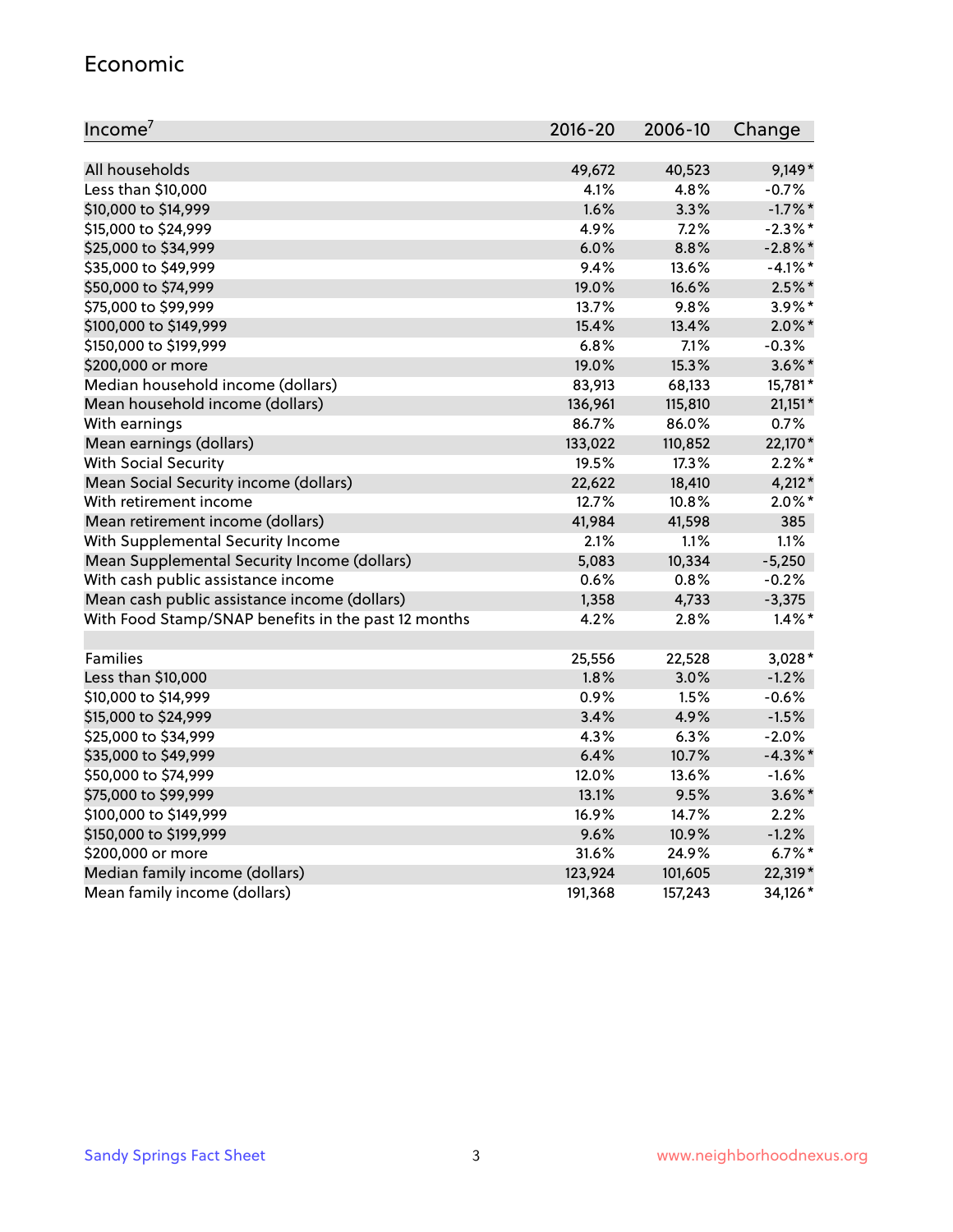#### Economic, continued...

| Income, continued <sup>8</sup><br>Change<br>$6,121*$<br>Nonfamily households<br>24,116<br>17,995<br>Median nonfamily income (dollars)<br>46,545<br>61,526<br>14,982*<br>Mean nonfamily income (dollars)<br>77,073<br>62,463<br>14,610* |
|----------------------------------------------------------------------------------------------------------------------------------------------------------------------------------------------------------------------------------------|
|                                                                                                                                                                                                                                        |
|                                                                                                                                                                                                                                        |
|                                                                                                                                                                                                                                        |
|                                                                                                                                                                                                                                        |
|                                                                                                                                                                                                                                        |
| 12,125*<br>Median earnings for workers (dollars)<br>52,748<br>40,623                                                                                                                                                                   |
| Median earnings for male full-time, year-round workers<br>62,689<br>9,778*<br>72,467                                                                                                                                                   |
| (dollars)                                                                                                                                                                                                                              |
| Median earnings for female full-time, year-round workers<br>11,064*<br>56,623<br>45,560                                                                                                                                                |
| (dollars)                                                                                                                                                                                                                              |
|                                                                                                                                                                                                                                        |
| $11,214*$<br>Per capita income (dollars)<br>63,971<br>52,758                                                                                                                                                                           |
|                                                                                                                                                                                                                                        |
| Families and People Below Poverty Level <sup>9</sup><br>$2016 - 20$<br>2006-10                                                                                                                                                         |
| Change                                                                                                                                                                                                                                 |
| All families<br>4.3%<br>5.5%<br>$-1.2%$                                                                                                                                                                                                |
| With related children under 18 years<br>6.6%<br>9.6%<br>$-2.9%$                                                                                                                                                                        |
| With related children under 5 years only<br>$-4.0%$<br>5.6%<br>9.6%                                                                                                                                                                    |
| 2.8%<br>Married couple families<br>2.4%<br>0.4%                                                                                                                                                                                        |
| With related children under 18 years<br>4.2%<br>4.2%<br>$-0.1%$                                                                                                                                                                        |
| With related children under 5 years only<br>5.7%<br>4.6%<br>1.1%                                                                                                                                                                       |
| Families with female householder, no husband present<br>9.4%<br>17.9%<br>$-8.5%$                                                                                                                                                       |
| With related children under 18 years<br>14.7%<br>23.9%<br>$-9.2%$                                                                                                                                                                      |
| 9.6%<br>28.0%<br>$-18.5%$                                                                                                                                                                                                              |
| With related children under 5 years only                                                                                                                                                                                               |
| $-1.7%$<br>All people<br>7.0%<br>8.6%                                                                                                                                                                                                  |
| Under 18 years<br>9.1%<br>$-2.7%$<br>11.7%                                                                                                                                                                                             |
| Related children under 18 years<br>11.6%<br>$-2.8%$<br>8.8%                                                                                                                                                                            |
| Related children under 5 years<br>$-1.3%$<br>11.1%<br>12.4%                                                                                                                                                                            |
| 7.9%<br>11.3%<br>$-3.4%$<br>Related children 5 to 17 years                                                                                                                                                                             |
| 18 years and over<br>6.4%<br>7.8%<br>$-1.4%$                                                                                                                                                                                           |
| 18 to 64 years<br>6.7%<br>8.4%<br>$-1.7%$                                                                                                                                                                                              |
| 65 years and over<br>5.4%<br>3.8%<br>1.5%                                                                                                                                                                                              |
| People in families<br>5.1%<br>6.6%<br>$-1.4%$                                                                                                                                                                                          |
| Unrelated individuals 15 years and over<br>14.2%<br>11.1%<br>$-3.1%$                                                                                                                                                                   |
|                                                                                                                                                                                                                                        |
| Non-Hispanic white people<br>3.3%<br>4.9%<br>$-1.6%$                                                                                                                                                                                   |
| Black or African-American people<br>$-4.2%$<br>11.6%<br>15.8%                                                                                                                                                                          |
| Asian people<br>7.3%<br>$-0.1%$<br>7.4%                                                                                                                                                                                                |
| 16.6%<br>$-2.4%$<br>Hispanic or Latino people<br>19.1%                                                                                                                                                                                 |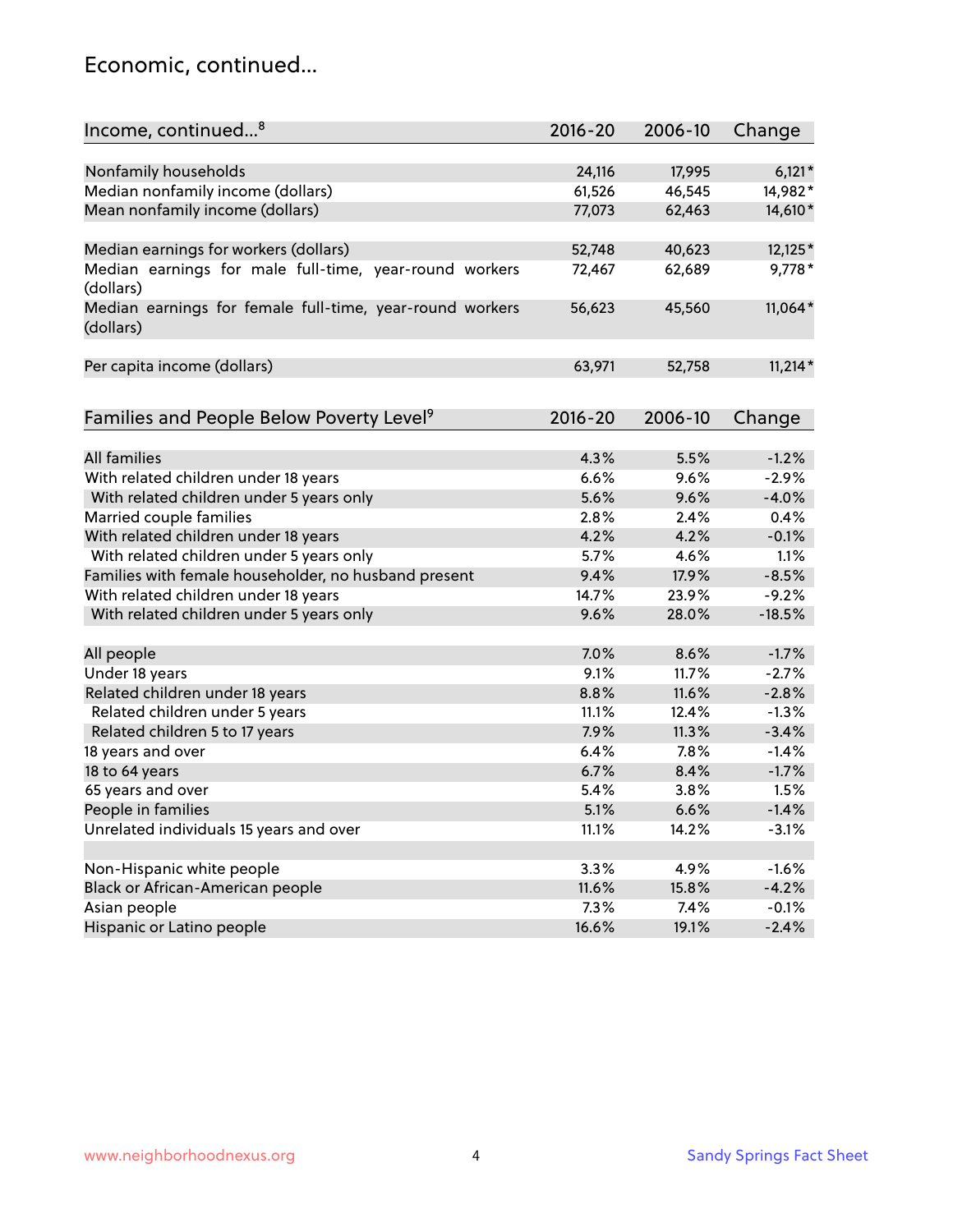## Employment

| Employment Status <sup>10</sup>                                                               | $2016 - 20$ | 2006-10 | Change     |
|-----------------------------------------------------------------------------------------------|-------------|---------|------------|
|                                                                                               |             |         |            |
| Population 16 years and over                                                                  | 90,575      | 74,035  | 16,540*    |
| In labor force                                                                                | 73.4%       | 72.7%   | 0.7%       |
| Civilian labor force                                                                          | 73.3%       | 72.6%   | 0.7%       |
| Employed                                                                                      | 70.6%       | 69.4%   | 1.3%       |
| Unemployed                                                                                    | 2.6%        | 3.2%    | $-0.6%$    |
| <b>Armed Forces</b>                                                                           | 0.1%        | 0.1%    | 0.0%       |
| Not in labor force                                                                            | 26.6%       | 27.3%   | $-0.7%$    |
| Civilian labor force                                                                          | 66,371      | 53,750  | 12,621*    |
| <b>Unemployment Rate</b>                                                                      | 3.6%        | 4.4%    | $-0.8%$    |
|                                                                                               |             |         |            |
| Females 16 years and over                                                                     | 47,693      | 38,345  | $9,348*$   |
| In labor force                                                                                | 66.4%       | 64.1%   | 2.3%       |
| Civilian labor force                                                                          | 66.3%       | 64.1%   | 2.2%       |
| Employed                                                                                      | 64.0%       | 61.3%   | 2.8%       |
| Own children of the householder under 6 years                                                 | 7,005       | 6,919   | 86         |
| All parents in family in labor force                                                          | 62.0%       | 59.2%   | 2.8%       |
|                                                                                               |             |         |            |
| Own children of the householder 6 to 17 years                                                 | 12,808      | 10,957  | $1,851*$   |
| All parents in family in labor force                                                          | 75.3%       | 66.7%   | 8.6%       |
|                                                                                               |             |         |            |
| Industry <sup>11</sup>                                                                        | $2016 - 20$ | 2006-10 | Change     |
|                                                                                               |             |         |            |
| Civilian employed population 16 years and over                                                | 63,984      | 51,369  | 12,615*    |
| Agriculture, forestry, fishing and hunting, and mining                                        | 0.2%        | 0.2%    | $0.0\%$    |
| Construction                                                                                  | 4.4%        | 5.3%    | $-0.9%$    |
| Manufacturing                                                                                 | 5.5%        | 4.3%    | $1.2\%$ *  |
| Wholesale trade                                                                               | 3.2%        | 3.4%    | $-0.2%$    |
| Retail trade                                                                                  | 8.7%        | 10.8%   | $-2.1\%$ * |
| Transportation and warehousing, and utilities                                                 | 3.3%        | 2.7%    | 0.6%       |
| Information                                                                                   | 3.5%        | 4.3%    | $-0.8%$    |
| Finance and insurance, and real estate and rental and leasing                                 | 12.8%       | 13.2%   | $-0.4%$    |
| Professional, scientific, and management, and administrative<br>and waste management services | 24.8%       | 21.4%   | $3.4\%$ *  |
| Educational services, and health care and social assistance                                   | 17.0%       | 17.4%   | $-0.3%$    |
| Arts, entertainment, and recreation, and accommodation and                                    | 10.0%       | 11.1%   | $-1.1%$    |
| food services                                                                                 |             |         |            |
| Other services, except public administration                                                  | 4.4%        | 4.0%    | 0.4%       |
| Public administration                                                                         | 2.1%        | 1.9%    | 0.2%       |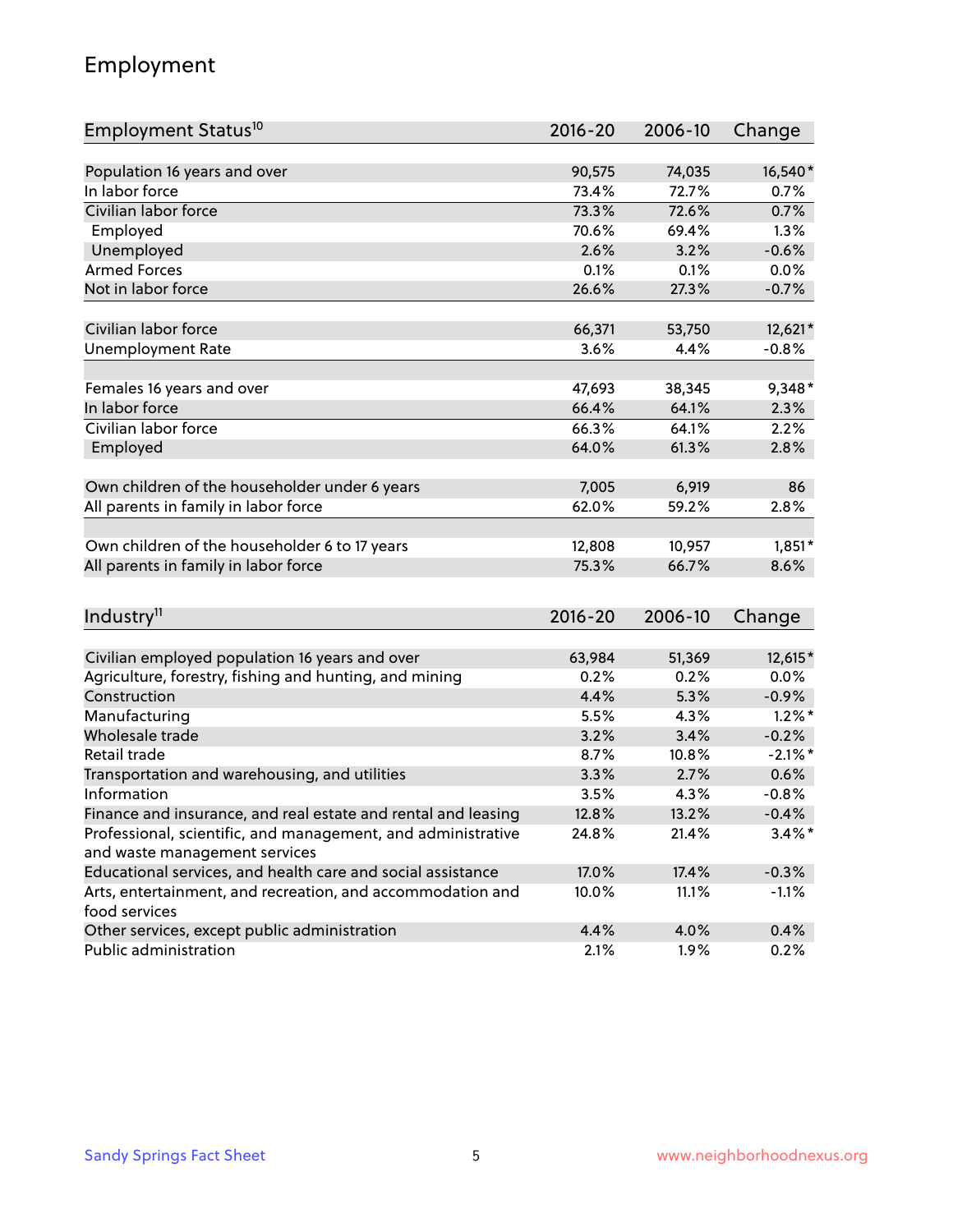# Employment, continued...

| Civilian employed population 16 years and over<br>63,984<br>51,369<br>12,615*<br>Management, business, science, and arts occupations<br>$8.4\%$ *<br>59.1%<br>50.7%<br>12.0%<br>14.5%<br>$-2.5%$<br>Service occupations<br>Sales and office occupations<br>$-5.4\%$ *<br>21.4%<br>26.8%<br>$-1.2%$<br>Natural<br>and<br>3.3%<br>4.5%<br>resources,<br>construction,<br>maintenance<br>4.3%<br>3.5%<br>0.7%<br>$2016 - 20$<br>2006-10<br>Change<br>Civilian employed population 16 years and over<br>63,984<br>51,369<br>12,615*<br>Private wage and salary workers<br>86.6%<br>87.8%<br>1.2%<br>6.0%<br>$-0.2%$<br>Government workers<br>5.8%<br>Self-employed in own not incorporated business workers<br>6.2%<br>$-1.0%$<br>7.3%<br>Unpaid family workers<br>0.0%<br>0.2%<br>0.1%<br>2019<br>2010<br>Change<br>Total Jobs in district<br>118,331<br>97,652<br>20,679<br>Held by residents of district<br>6.8%<br>6.7%<br>0.1%<br>Held by non-residents of district<br>$-0.1%$<br>93.2%<br>93.3%<br>2019<br>2010<br>Change<br>Total Jobs in district<br>118,331<br>97,652<br>20,679<br>Goods Producing sectors<br>4.5%<br>3.5%<br>1.0%<br>$-0.2%$<br>Trade, Transportation, and Utilities sectors<br>12.4%<br>12.6%<br>All Other Services sectors<br>83.2%<br>83.9%<br>$-0.8%$<br>Total Jobs in district held by district residents<br>8,071<br>6,537<br>1,534<br><b>Goods Producing sectors</b><br>3.9%<br>2.8%<br>1.1%<br>Trade, Transportation, and Utilities sectors<br>$-0.3%$<br>10.8%<br>11.1%<br>85.3%<br>86.0%<br>$-0.8%$<br>2019<br>2010<br>Change<br>Total Jobs in district<br>20,679<br>118,331<br>97,652<br>Jobs with earnings \$1250/month or less<br>14.2%<br>16.0%<br>$-1.8%$<br>Jobs with earnings \$1251/month to \$3333/month<br>21.4%<br>29.0%<br>$-7.6%$<br>Jobs with earnings greater than \$3333/month<br>9.4%<br>64.4%<br>55.0% | Occupation <sup>12</sup>                                    | $2016 - 20$ | 2006-10 | Change |
|----------------------------------------------------------------------------------------------------------------------------------------------------------------------------------------------------------------------------------------------------------------------------------------------------------------------------------------------------------------------------------------------------------------------------------------------------------------------------------------------------------------------------------------------------------------------------------------------------------------------------------------------------------------------------------------------------------------------------------------------------------------------------------------------------------------------------------------------------------------------------------------------------------------------------------------------------------------------------------------------------------------------------------------------------------------------------------------------------------------------------------------------------------------------------------------------------------------------------------------------------------------------------------------------------------------------------------------------------------------------------------------------------------------------------------------------------------------------------------------------------------------------------------------------------------------------------------------------------------------------------------------------------------------------------------------------------------------------------------------------------------------------------------------------------------------------------------------------------------|-------------------------------------------------------------|-------------|---------|--------|
|                                                                                                                                                                                                                                                                                                                                                                                                                                                                                                                                                                                                                                                                                                                                                                                                                                                                                                                                                                                                                                                                                                                                                                                                                                                                                                                                                                                                                                                                                                                                                                                                                                                                                                                                                                                                                                                          |                                                             |             |         |        |
|                                                                                                                                                                                                                                                                                                                                                                                                                                                                                                                                                                                                                                                                                                                                                                                                                                                                                                                                                                                                                                                                                                                                                                                                                                                                                                                                                                                                                                                                                                                                                                                                                                                                                                                                                                                                                                                          |                                                             |             |         |        |
|                                                                                                                                                                                                                                                                                                                                                                                                                                                                                                                                                                                                                                                                                                                                                                                                                                                                                                                                                                                                                                                                                                                                                                                                                                                                                                                                                                                                                                                                                                                                                                                                                                                                                                                                                                                                                                                          |                                                             |             |         |        |
|                                                                                                                                                                                                                                                                                                                                                                                                                                                                                                                                                                                                                                                                                                                                                                                                                                                                                                                                                                                                                                                                                                                                                                                                                                                                                                                                                                                                                                                                                                                                                                                                                                                                                                                                                                                                                                                          |                                                             |             |         |        |
|                                                                                                                                                                                                                                                                                                                                                                                                                                                                                                                                                                                                                                                                                                                                                                                                                                                                                                                                                                                                                                                                                                                                                                                                                                                                                                                                                                                                                                                                                                                                                                                                                                                                                                                                                                                                                                                          |                                                             |             |         |        |
|                                                                                                                                                                                                                                                                                                                                                                                                                                                                                                                                                                                                                                                                                                                                                                                                                                                                                                                                                                                                                                                                                                                                                                                                                                                                                                                                                                                                                                                                                                                                                                                                                                                                                                                                                                                                                                                          | occupations                                                 |             |         |        |
|                                                                                                                                                                                                                                                                                                                                                                                                                                                                                                                                                                                                                                                                                                                                                                                                                                                                                                                                                                                                                                                                                                                                                                                                                                                                                                                                                                                                                                                                                                                                                                                                                                                                                                                                                                                                                                                          | Production, transportation, and material moving occupations |             |         |        |
|                                                                                                                                                                                                                                                                                                                                                                                                                                                                                                                                                                                                                                                                                                                                                                                                                                                                                                                                                                                                                                                                                                                                                                                                                                                                                                                                                                                                                                                                                                                                                                                                                                                                                                                                                                                                                                                          | Class of Worker <sup>13</sup>                               |             |         |        |
|                                                                                                                                                                                                                                                                                                                                                                                                                                                                                                                                                                                                                                                                                                                                                                                                                                                                                                                                                                                                                                                                                                                                                                                                                                                                                                                                                                                                                                                                                                                                                                                                                                                                                                                                                                                                                                                          |                                                             |             |         |        |
|                                                                                                                                                                                                                                                                                                                                                                                                                                                                                                                                                                                                                                                                                                                                                                                                                                                                                                                                                                                                                                                                                                                                                                                                                                                                                                                                                                                                                                                                                                                                                                                                                                                                                                                                                                                                                                                          |                                                             |             |         |        |
|                                                                                                                                                                                                                                                                                                                                                                                                                                                                                                                                                                                                                                                                                                                                                                                                                                                                                                                                                                                                                                                                                                                                                                                                                                                                                                                                                                                                                                                                                                                                                                                                                                                                                                                                                                                                                                                          |                                                             |             |         |        |
|                                                                                                                                                                                                                                                                                                                                                                                                                                                                                                                                                                                                                                                                                                                                                                                                                                                                                                                                                                                                                                                                                                                                                                                                                                                                                                                                                                                                                                                                                                                                                                                                                                                                                                                                                                                                                                                          |                                                             |             |         |        |
|                                                                                                                                                                                                                                                                                                                                                                                                                                                                                                                                                                                                                                                                                                                                                                                                                                                                                                                                                                                                                                                                                                                                                                                                                                                                                                                                                                                                                                                                                                                                                                                                                                                                                                                                                                                                                                                          |                                                             |             |         |        |
|                                                                                                                                                                                                                                                                                                                                                                                                                                                                                                                                                                                                                                                                                                                                                                                                                                                                                                                                                                                                                                                                                                                                                                                                                                                                                                                                                                                                                                                                                                                                                                                                                                                                                                                                                                                                                                                          |                                                             |             |         |        |
|                                                                                                                                                                                                                                                                                                                                                                                                                                                                                                                                                                                                                                                                                                                                                                                                                                                                                                                                                                                                                                                                                                                                                                                                                                                                                                                                                                                                                                                                                                                                                                                                                                                                                                                                                                                                                                                          | Job Flows <sup>14</sup>                                     |             |         |        |
|                                                                                                                                                                                                                                                                                                                                                                                                                                                                                                                                                                                                                                                                                                                                                                                                                                                                                                                                                                                                                                                                                                                                                                                                                                                                                                                                                                                                                                                                                                                                                                                                                                                                                                                                                                                                                                                          |                                                             |             |         |        |
|                                                                                                                                                                                                                                                                                                                                                                                                                                                                                                                                                                                                                                                                                                                                                                                                                                                                                                                                                                                                                                                                                                                                                                                                                                                                                                                                                                                                                                                                                                                                                                                                                                                                                                                                                                                                                                                          |                                                             |             |         |        |
|                                                                                                                                                                                                                                                                                                                                                                                                                                                                                                                                                                                                                                                                                                                                                                                                                                                                                                                                                                                                                                                                                                                                                                                                                                                                                                                                                                                                                                                                                                                                                                                                                                                                                                                                                                                                                                                          |                                                             |             |         |        |
|                                                                                                                                                                                                                                                                                                                                                                                                                                                                                                                                                                                                                                                                                                                                                                                                                                                                                                                                                                                                                                                                                                                                                                                                                                                                                                                                                                                                                                                                                                                                                                                                                                                                                                                                                                                                                                                          |                                                             |             |         |        |
|                                                                                                                                                                                                                                                                                                                                                                                                                                                                                                                                                                                                                                                                                                                                                                                                                                                                                                                                                                                                                                                                                                                                                                                                                                                                                                                                                                                                                                                                                                                                                                                                                                                                                                                                                                                                                                                          | Jobs by Industry Sector <sup>15</sup>                       |             |         |        |
|                                                                                                                                                                                                                                                                                                                                                                                                                                                                                                                                                                                                                                                                                                                                                                                                                                                                                                                                                                                                                                                                                                                                                                                                                                                                                                                                                                                                                                                                                                                                                                                                                                                                                                                                                                                                                                                          |                                                             |             |         |        |
|                                                                                                                                                                                                                                                                                                                                                                                                                                                                                                                                                                                                                                                                                                                                                                                                                                                                                                                                                                                                                                                                                                                                                                                                                                                                                                                                                                                                                                                                                                                                                                                                                                                                                                                                                                                                                                                          |                                                             |             |         |        |
|                                                                                                                                                                                                                                                                                                                                                                                                                                                                                                                                                                                                                                                                                                                                                                                                                                                                                                                                                                                                                                                                                                                                                                                                                                                                                                                                                                                                                                                                                                                                                                                                                                                                                                                                                                                                                                                          |                                                             |             |         |        |
|                                                                                                                                                                                                                                                                                                                                                                                                                                                                                                                                                                                                                                                                                                                                                                                                                                                                                                                                                                                                                                                                                                                                                                                                                                                                                                                                                                                                                                                                                                                                                                                                                                                                                                                                                                                                                                                          |                                                             |             |         |        |
|                                                                                                                                                                                                                                                                                                                                                                                                                                                                                                                                                                                                                                                                                                                                                                                                                                                                                                                                                                                                                                                                                                                                                                                                                                                                                                                                                                                                                                                                                                                                                                                                                                                                                                                                                                                                                                                          |                                                             |             |         |        |
|                                                                                                                                                                                                                                                                                                                                                                                                                                                                                                                                                                                                                                                                                                                                                                                                                                                                                                                                                                                                                                                                                                                                                                                                                                                                                                                                                                                                                                                                                                                                                                                                                                                                                                                                                                                                                                                          |                                                             |             |         |        |
|                                                                                                                                                                                                                                                                                                                                                                                                                                                                                                                                                                                                                                                                                                                                                                                                                                                                                                                                                                                                                                                                                                                                                                                                                                                                                                                                                                                                                                                                                                                                                                                                                                                                                                                                                                                                                                                          |                                                             |             |         |        |
|                                                                                                                                                                                                                                                                                                                                                                                                                                                                                                                                                                                                                                                                                                                                                                                                                                                                                                                                                                                                                                                                                                                                                                                                                                                                                                                                                                                                                                                                                                                                                                                                                                                                                                                                                                                                                                                          |                                                             |             |         |        |
|                                                                                                                                                                                                                                                                                                                                                                                                                                                                                                                                                                                                                                                                                                                                                                                                                                                                                                                                                                                                                                                                                                                                                                                                                                                                                                                                                                                                                                                                                                                                                                                                                                                                                                                                                                                                                                                          | All Other Services sectors                                  |             |         |        |
|                                                                                                                                                                                                                                                                                                                                                                                                                                                                                                                                                                                                                                                                                                                                                                                                                                                                                                                                                                                                                                                                                                                                                                                                                                                                                                                                                                                                                                                                                                                                                                                                                                                                                                                                                                                                                                                          |                                                             |             |         |        |
|                                                                                                                                                                                                                                                                                                                                                                                                                                                                                                                                                                                                                                                                                                                                                                                                                                                                                                                                                                                                                                                                                                                                                                                                                                                                                                                                                                                                                                                                                                                                                                                                                                                                                                                                                                                                                                                          | Jobs by Earnings <sup>16</sup>                              |             |         |        |
|                                                                                                                                                                                                                                                                                                                                                                                                                                                                                                                                                                                                                                                                                                                                                                                                                                                                                                                                                                                                                                                                                                                                                                                                                                                                                                                                                                                                                                                                                                                                                                                                                                                                                                                                                                                                                                                          |                                                             |             |         |        |
|                                                                                                                                                                                                                                                                                                                                                                                                                                                                                                                                                                                                                                                                                                                                                                                                                                                                                                                                                                                                                                                                                                                                                                                                                                                                                                                                                                                                                                                                                                                                                                                                                                                                                                                                                                                                                                                          |                                                             |             |         |        |
|                                                                                                                                                                                                                                                                                                                                                                                                                                                                                                                                                                                                                                                                                                                                                                                                                                                                                                                                                                                                                                                                                                                                                                                                                                                                                                                                                                                                                                                                                                                                                                                                                                                                                                                                                                                                                                                          |                                                             |             |         |        |
|                                                                                                                                                                                                                                                                                                                                                                                                                                                                                                                                                                                                                                                                                                                                                                                                                                                                                                                                                                                                                                                                                                                                                                                                                                                                                                                                                                                                                                                                                                                                                                                                                                                                                                                                                                                                                                                          |                                                             |             |         |        |
|                                                                                                                                                                                                                                                                                                                                                                                                                                                                                                                                                                                                                                                                                                                                                                                                                                                                                                                                                                                                                                                                                                                                                                                                                                                                                                                                                                                                                                                                                                                                                                                                                                                                                                                                                                                                                                                          |                                                             |             |         |        |
| 8,071<br>6,537<br>1,534                                                                                                                                                                                                                                                                                                                                                                                                                                                                                                                                                                                                                                                                                                                                                                                                                                                                                                                                                                                                                                                                                                                                                                                                                                                                                                                                                                                                                                                                                                                                                                                                                                                                                                                                                                                                                                  | Total Jobs in district held by district residents           |             |         |        |
| $-3.8%$<br>14.5%<br>18.3%                                                                                                                                                                                                                                                                                                                                                                                                                                                                                                                                                                                                                                                                                                                                                                                                                                                                                                                                                                                                                                                                                                                                                                                                                                                                                                                                                                                                                                                                                                                                                                                                                                                                                                                                                                                                                                | Jobs with earnings \$1250/month or less                     |             |         |        |
| 19.8%<br>28.6%<br>$-8.7%$                                                                                                                                                                                                                                                                                                                                                                                                                                                                                                                                                                                                                                                                                                                                                                                                                                                                                                                                                                                                                                                                                                                                                                                                                                                                                                                                                                                                                                                                                                                                                                                                                                                                                                                                                                                                                                | Jobs with earnings \$1251/month to \$3333/month             |             |         |        |
| 65.7%<br>53.1%<br>12.6%                                                                                                                                                                                                                                                                                                                                                                                                                                                                                                                                                                                                                                                                                                                                                                                                                                                                                                                                                                                                                                                                                                                                                                                                                                                                                                                                                                                                                                                                                                                                                                                                                                                                                                                                                                                                                                  | Jobs with earnings greater than \$3333/month                |             |         |        |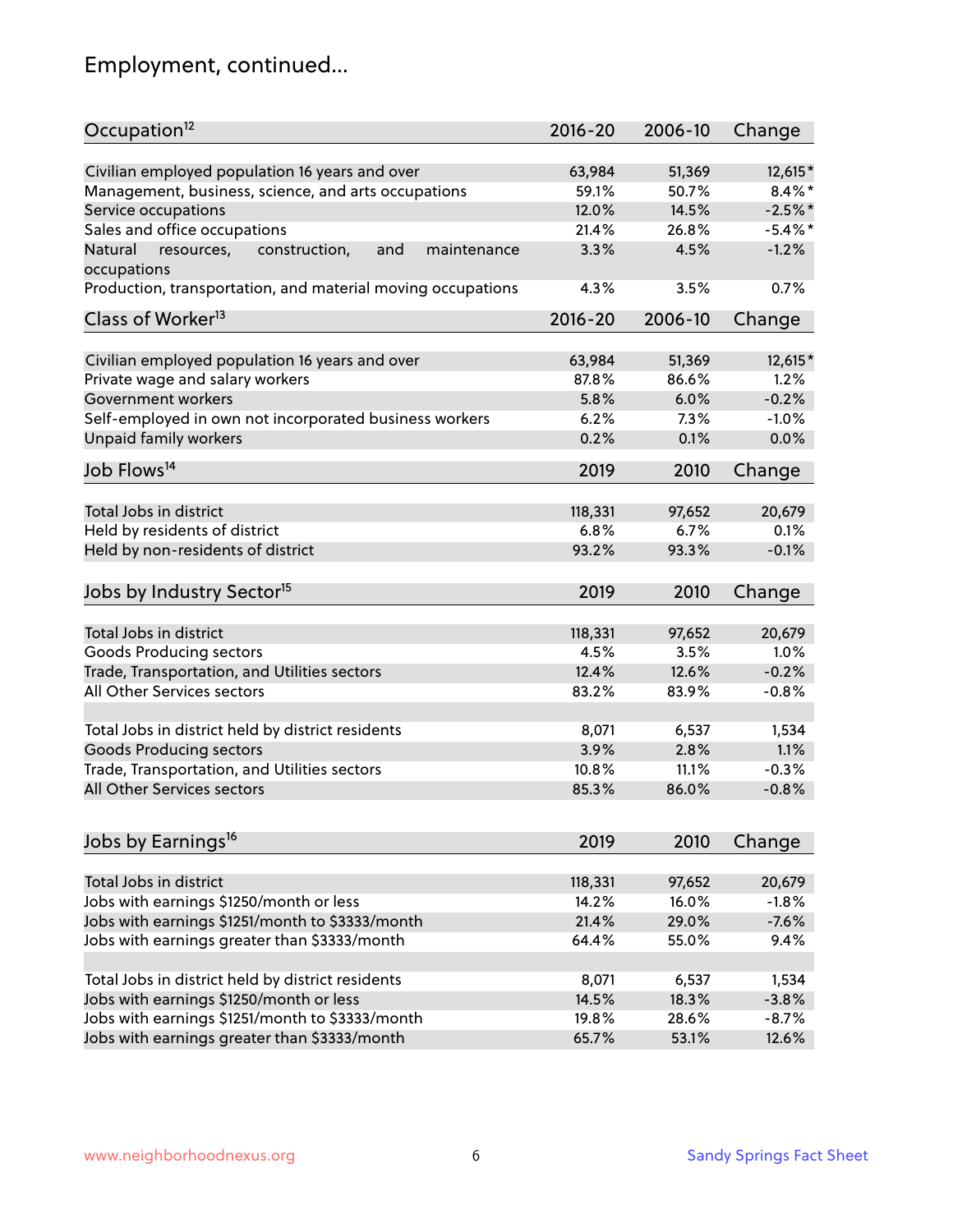# Employment, continued...

| 2019    | 2010   | Change  |
|---------|--------|---------|
|         |        |         |
| 118,331 | 97,652 | 20,679  |
| 19.6%   | 17.6%  | 2.0%    |
| 61.1%   | 66.9%  | $-5.9%$ |
| 19.3%   | 15.5%  | 3.9%    |
|         |        |         |
| 8,071   | 6,537  | 1,534   |
| 23.2%   | 20.8%  | 2.4%    |
| 54.6%   | 57.9%  | $-3.3%$ |
| 22.2%   | 21.3%  | 0.9%    |
|         |        |         |

#### Education

| School Enrollment <sup>18</sup>                | $2016 - 20$ | 2006-10 | Change     |
|------------------------------------------------|-------------|---------|------------|
|                                                |             |         |            |
| Population 3 years and over enrolled in school | 23,100      | 20,241  | $2,859*$   |
| Nursery school, preschool                      | $7.7\%$     | 9.2%    | $-1.5%$    |
| Kindergarten                                   | 4.9%        | 5.8%    | $-0.9%$    |
| Elementary school (grades 1-8)                 | 35.6%       | 37.2%   | $-1.7\%$   |
| High school (grades 9-12)                      | 23.0%       | 18.0%   | $5.0\%$ *  |
| College or graduate school                     | 28.8%       | 29.8%   | $-1.0%$    |
| Educational Attainment <sup>19</sup>           | $2016 - 20$ | 2006-10 | Change     |
|                                                |             |         |            |
| Population 25 years and over                   | 79,593      | 64,257  | 15,336*    |
| Less than 9th grade                            | 2.5%        | 3.1%    | $-0.6%$    |
| 9th to 12th grade, no diploma                  | 1.9%        | 2.8%    | $-0.9%$    |
| High school graduate (includes equivalency)    | 11.1%       | 13.4%   | $-2.3\%$ * |
| Some college, no degree                        | 13.1%       | 16.0%   | $-2.9\%$ * |
| Associate's degree                             | 4.9%        | 4.8%    | 0.1%       |
| Bachelor's degree                              | 40.5%       | 38.4%   | $2.2\%$ *  |
| Graduate or professional degree                | 26.0%       | 21.6%   | 4.4%*      |
|                                                |             |         |            |
| Percent high school graduate or higher         | 95.6%       | 94.1%   | $1.5\%$    |
| Percent bachelor's degree or higher            | 66.5%       | 60.0%   | $6.5%$ *   |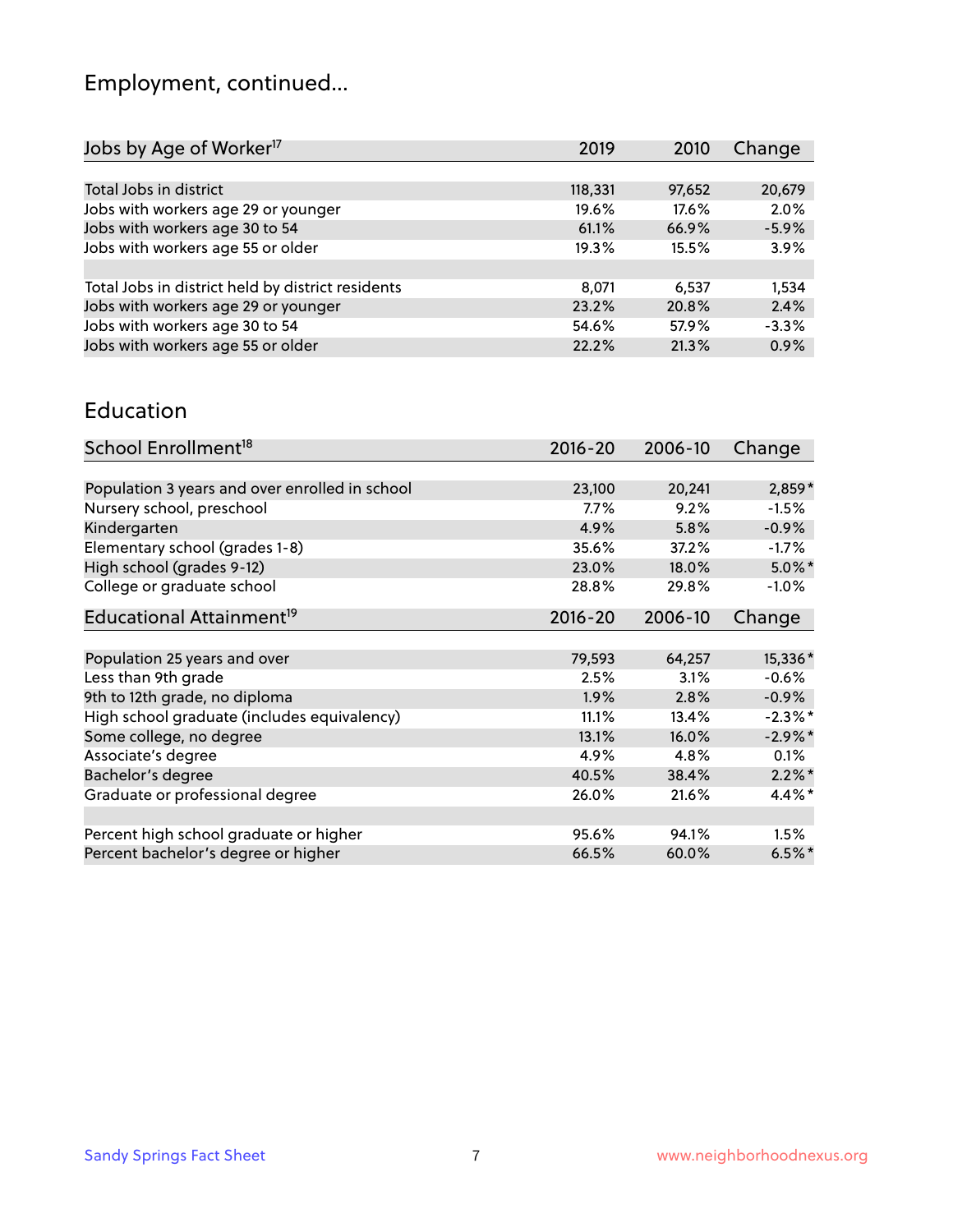## Housing

| Households by Type <sup>20</sup>                     | 2016-20     | 2006-10 | Change     |
|------------------------------------------------------|-------------|---------|------------|
|                                                      |             |         |            |
| <b>Total households</b>                              | 49,672      | 40,523  | $9,149*$   |
| Family households (families)                         | 51.4%       | 55.6%   | $-4.1\%$ * |
| With own children under 18 years                     | 22.2%       | 25.0%   | $-2.8\%$ * |
| Married-couple family                                | 39.7%       | 43.5%   | $-3.8\%$ * |
| With own children of the householder under 18 years  | 16.3%       | 18.1%   | $-1.8\%$ * |
| Male householder, no wife present, family            | 3.1%        | 3.1%    | $-0.0%$    |
| With own children of the householder under 18 years  | 1.5%        | 1.1%    | 0.4%       |
| Female householder, no husband present, family       | 8.7%        | 9.0%    | $-0.3%$    |
| With own children of the householder under 18 years  | 4.4%        | 5.8%    | $-1.4%$    |
| Nonfamily households                                 | 48.6%       | 44.4%   | 4.1%*      |
| Householder living alone                             | 38.9%       | 35.9%   | $2.9\%$ *  |
| 65 years and over                                    | 8.8%        | 6.8%    | $2.0\%$ *  |
| Households with one or more people under 18 years    | 23.3%       | 26.0%   | $-2.7%$ *  |
| Households with one or more people 65 years and over | 21.1%       | 16.6%   | 4.5%*      |
| Average household size                               | 2.18        | 2.23    | $-0.05*$   |
| Average family size                                  | 2.95        | 2.94    | 0.01       |
| Housing Occupancy <sup>21</sup>                      | $2016 - 20$ | 2006-10 | Change     |
|                                                      |             |         |            |
| Total housing units                                  | 53,536      | 46,913  | $6,623*$   |
| Occupied housing units                               | 92.8%       | 86.4%   | $6.4\%$ *  |
| Vacant housing units                                 | 7.2%        | 13.6%   | $-6.4\%$ * |
| Homeowner vacancy rate                               | 2.6         | 5.8     | $-3.2*$    |
| Rental vacancy rate                                  | 6.3         | 14.3    | $-8.0*$    |
|                                                      |             |         |            |
| Units in Structure <sup>22</sup>                     | $2016 - 20$ | 2006-10 | Change     |
| Total housing units                                  | 53,536      | 46,913  | $6,623*$   |
| 1-unit, detached                                     | 33.4%       | 36.2%   | $-2.9\%$ * |
| 1-unit, attached                                     | 10.3%       | 9.2%    | 1.1%       |
| 2 units                                              | 1.1%        | 0.7%    | 0.5%       |
| 3 or 4 units                                         | 3.1%        | 3.2%    | $-0.1%$    |
| 5 to 9 units                                         | 11.5%       | 12.3%   | $-0.8%$    |
| 10 to 19 units                                       | 18.8%       | 20.7%   | $-1.9%$    |
| 20 or more units                                     | 21.1%       | 17.2%   | $3.8\%$ *  |
| Mobile home                                          | 0.6%        | 0.4%    | 0.2%       |
| Boat, RV, van, etc.                                  | 0.0%        | 0.0%    | 0.0%       |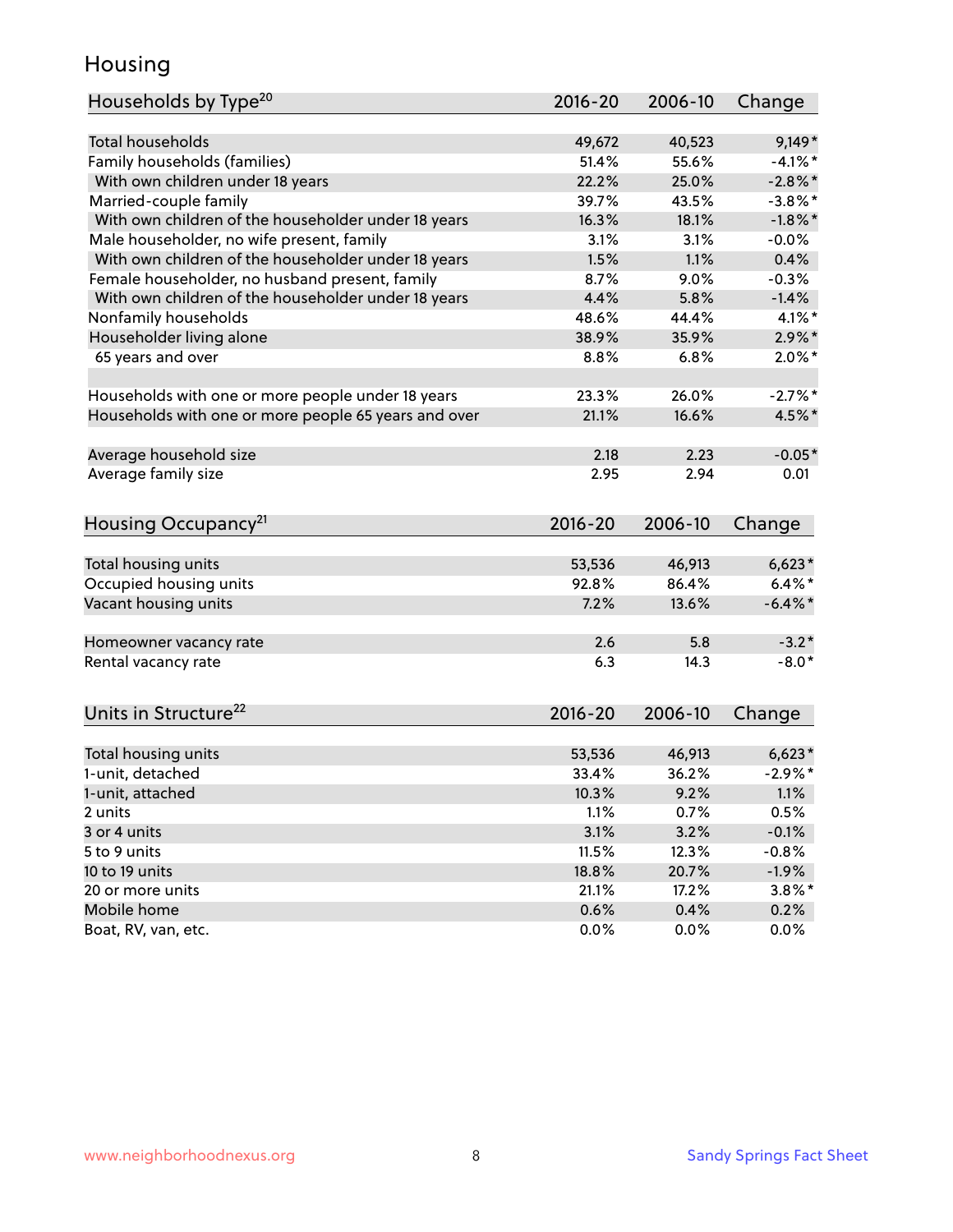## Housing, Continued...

| Year Structure Built <sup>23</sup>             | 2016-20     | 2006-10 | Change     |
|------------------------------------------------|-------------|---------|------------|
| Total housing units                            | 53,536      | 46,913  | $6,623*$   |
| Built 2014 or later                            | 6.6%        | (X)     | (X)        |
| Built 2010 to 2013                             | 3.0%        | (X)     | (X)        |
| Built 2000 to 2009                             | 10.7%       | 8.6%    | $2.0\%$ *  |
| Built 1990 to 1999                             | 16.6%       | 19.2%   | $-2.6\%$ * |
| Built 1980 to 1989                             | 27.2%       | 33.5%   | $-6.3\%$ * |
| Built 1970 to 1979                             | 19.8%       | 19.0%   | 0.7%       |
| Built 1960 to 1969                             | 10.0%       | 12.2%   | $-2.1\%$ * |
| Built 1950 to 1959                             | 4.5%        | 5.7%    | $-1.2%$    |
| Built 1940 to 1949                             | 1.2%        | 1.1%    | 0.1%       |
| Built 1939 or earlier                          | 0.5%        | 0.6%    | $-0.1%$    |
|                                                |             |         |            |
| Housing Tenure <sup>24</sup>                   | $2016 - 20$ | 2006-10 | Change     |
| Occupied housing units                         | 49,672      | 40,523  | $9,149*$   |
| Owner-occupied                                 | 49.9%       | 51.3%   | $-1.4%$    |
| Renter-occupied                                | 50.1%       | 48.7%   | 1.4%       |
| Average household size of owner-occupied unit  | 2.33        | 2.39    | $-0.05*$   |
| Average household size of renter-occupied unit | 2.02        | 2.07    | $-0.04$    |
| Residence 1 Year Ago <sup>25</sup>             | $2016 - 20$ | 2006-10 | Change     |
|                                                |             |         |            |
| Population 1 year and over                     | 107,578     | 89,447  | 18,131*    |
| Same house                                     | 81.3%       | 74.7%   | $6.6\%*$   |
| Different house in the U.S.                    | 17.6%       | 23.6%   | $-5.9\%$ * |
| Same county                                    | 7.8%        | 11.8%   | $-4.0\%$ * |
| Different county                               | 9.8%        | 11.8%   | $-2.0\%$ * |
| Same state                                     | 5.4%        | 5.4%    | 0.0%       |
| Different state                                | 4.4%        | 6.4%    | $-2.0\%$ * |
| Abroad                                         | 1.1%        | 1.8%    | $-0.7%$    |
| Value of Housing Unit <sup>26</sup>            | $2016 - 20$ | 2006-10 | Change     |
| Owner-occupied units                           | 24,769      | 20,791  | 3,978*     |
| Less than \$50,000                             | 1.5%        | 0.5%    | 1.0%       |
| \$50,000 to \$99,999                           | 2.5%        | 2.8%    | $-0.3%$    |
| \$100,000 to \$149,999                         | 7.9%        | 9.5%    | $-1.6%$    |
| \$150,000 to \$199,999                         | 8.5%        | 8.8%    | $-0.2%$    |
| \$200,000 to \$299,999                         | 9.5%        | 8.9%    | 0.6%       |
| \$300,000 to \$499,999                         | 23.6%       | 28.5%   | $-5.0\%$ * |
| \$500,000 to \$999,999                         | 36.1%       | 30.2%   | 5.9%*      |
| \$1,000,000 or more                            | 10.3%       | 10.7%   | $-0.4%$    |
| Median (dollars)                               | 476,633     | 437,625 | 39,009*    |
| Mortgage Status <sup>27</sup>                  | $2016 - 20$ | 2006-10 | Change     |
| Owner-occupied units                           | 24,769      | 20,791  | $3,978*$   |
| Housing units with a mortgage                  | 69.2%       | 75.6%   | $-6.4\%$ * |
| Housing units without a mortgage               | 30.8%       | 24.4%   | $6.4\% *$  |
|                                                |             |         |            |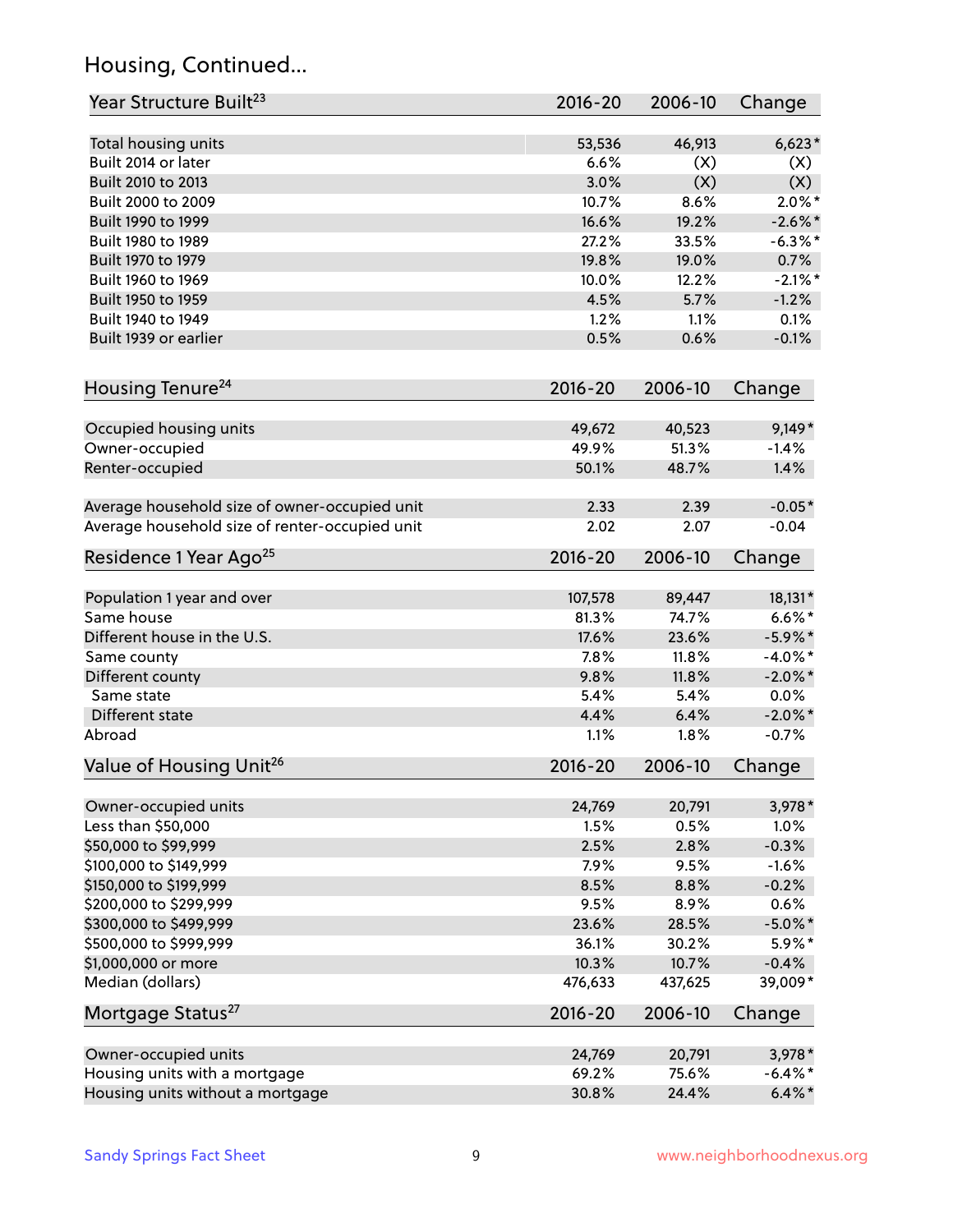## Housing, Continued...

| Selected Monthly Owner Costs <sup>28</sup>                                            | $2016 - 20$ | 2006-10 | Change             |
|---------------------------------------------------------------------------------------|-------------|---------|--------------------|
| Housing units with a mortgage                                                         | 17,143      | 15,718  | $1,425*$           |
| Less than \$300                                                                       | 0.0%        | 0.1%    | $-0.1%$            |
| \$300 to \$499                                                                        | 0.1%        | 0.1%    | 0.0%               |
| \$500 to \$999                                                                        | 7.2%        | 5.9%    | 1.2%               |
| \$1,000 to \$1,499                                                                    | 16.7%       | 15.2%   | 1.6%               |
| \$1,500 to \$1,999                                                                    | 14.1%       | 14.4%   | $-0.4%$            |
| \$2,000 to \$2,999                                                                    | 26.9%       | 26.8%   | 0.1%               |
| \$3,000 or more                                                                       | 35.0%       | 37.4%   | $-2.5%$            |
| Median (dollars)                                                                      | 2,417       | 2,519   | $-101*$            |
| Housing units without a mortgage                                                      | 7,626       | 5,073   | $2,553*$           |
| Less than \$150                                                                       | 2.8%        | 0.0%    | 2.8%               |
| \$150 to \$249                                                                        | 1.9%        | 0.3%    | 1.6%               |
| \$250 to \$349                                                                        | 1.0%        | 3.8%    | $-2.8%$            |
| \$350 to \$499                                                                        | 5.0%        | 16.5%   | $-11.5%$           |
| \$500 to \$699                                                                        | 22.2%       | 19.8%   | 2.4%               |
| \$700 or more                                                                         | 67.0%       | 59.6%   | 7.4%               |
| Median (dollars)                                                                      | 897         | (X)     | $(X)$ <sup>+</sup> |
| Selected Monthly Owner Costs as a Percentage of<br>Household Income <sup>29</sup>     | $2016 - 20$ | 2006-10 | Change             |
| Housing units with a mortgage (excluding units where<br>SMOCAPI cannot be computed)   | 16,988      | 15,677  | 1,311              |
| Less than 20.0 percent                                                                | 54.7%       | 41.1%   | 13.6%*             |
| 20.0 to 24.9 percent                                                                  | 12.6%       | 15.9%   | $-3.3\%$ *         |
| 25.0 to 29.9 percent                                                                  | 9.5%        | 11.3%   | $-1.7%$            |
| 30.0 to 34.9 percent                                                                  | 3.5%        | 7.2%    | $-3.8\%$ *         |
| 35.0 percent or more                                                                  | 19.7%       | 24.5%   | $-4.9%$ *          |
| Not computed                                                                          | 155         | 41      | 114                |
| Housing unit without a mortgage (excluding units where<br>SMOCAPI cannot be computed) | 7,227       | 5,046   | $2,181*$           |
| Less than 10.0 percent                                                                | 54.9%       | 44.6%   | 10.3%              |
| 10.0 to 14.9 percent                                                                  | 16.6%       | 16.1%   | 0.5%               |
| 15.0 to 19.9 percent                                                                  | 7.9%        | 10.4%   | $-2.5%$            |
| 20.0 to 24.9 percent                                                                  | 7.5%        | 7.5%    | 0.1%               |
| 25.0 to 29.9 percent                                                                  | 2.4%        | 6.5%    | $-4.2%$            |
| 30.0 to 34.9 percent                                                                  | 1.3%        | 2.7%    | $-1.4%$            |
| 35.0 percent or more                                                                  | 9.4%        | 12.3%   | $-2.9%$            |
| Not computed                                                                          | 399         | 27      | 372                |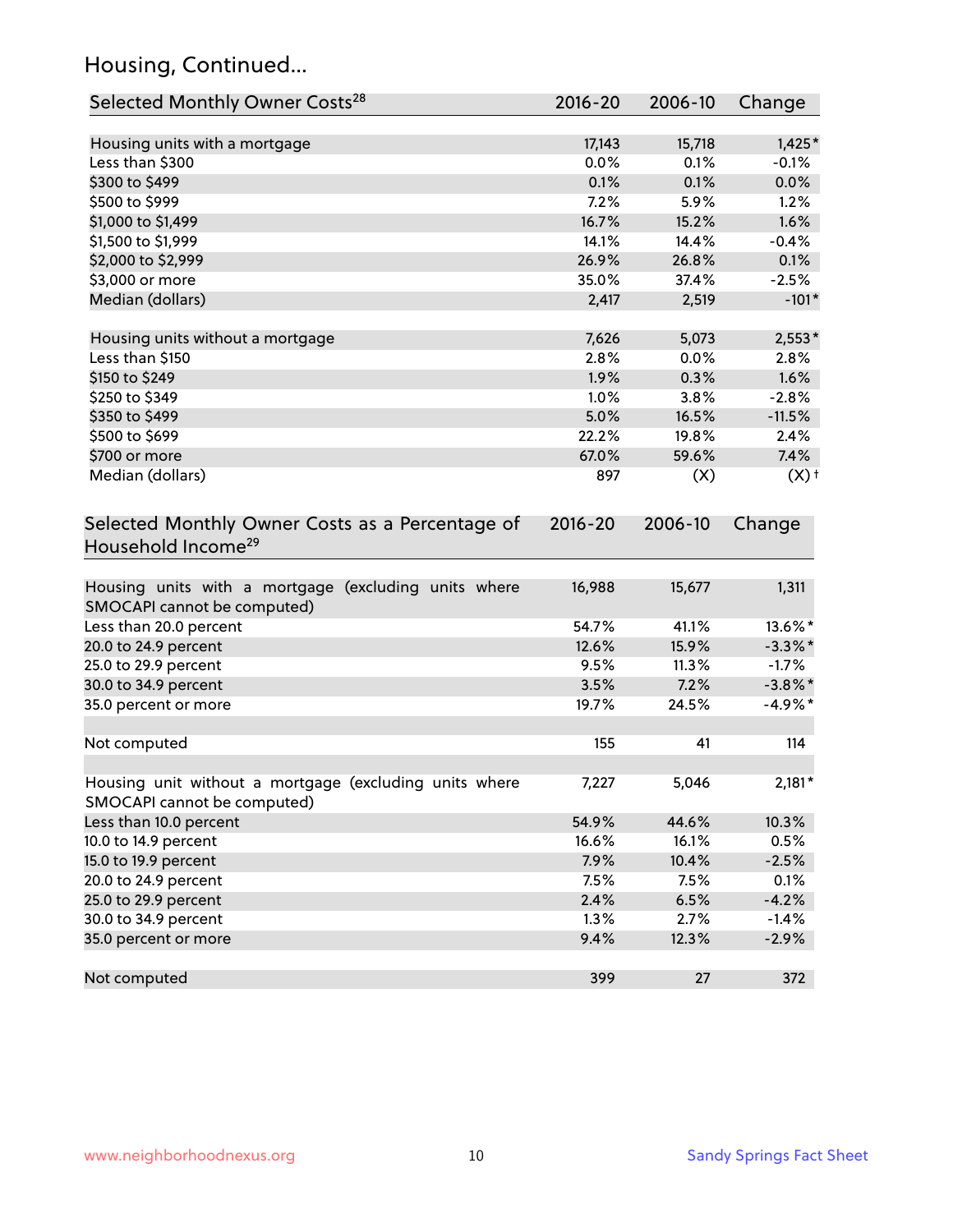## Housing, Continued...

| Gross Rent <sup>30</sup>                                                       | 2016-20     | 2006-10 | Change     |
|--------------------------------------------------------------------------------|-------------|---------|------------|
| Occupied units paying rent                                                     | 24,652      | 19,443  | $5,209*$   |
| Less than \$200                                                                | 0.3%        | 0.5%    | $-0.2%$    |
| \$200 to \$499                                                                 | 1.3%        | 1.5%    | $-0.2%$    |
| \$500 to \$749                                                                 | 1.3%        | 11.2%   | $-9.9%$ *  |
| \$750 to \$999                                                                 | 7.4%        | 41.3%   | $-33.9%$ * |
| \$1,000 to \$1,499                                                             | 53.6%       | 38.8%   | 14.8%*     |
|                                                                                | 26.1%       | 4.7%    |            |
| \$1,500 to \$1,999                                                             | 10.1%       |         | $21.3\%$ * |
| \$2,000 or more                                                                |             | 2.0%    | $8.1\%$ *  |
| Median (dollars)                                                               | 1,382       | 1,193   | 190*       |
| No rent paid                                                                   | 251         | 289     | $-38$      |
| Gross Rent as a Percentage of Household Income <sup>31</sup>                   | $2016 - 20$ | 2006-10 | Change     |
| Occupied units paying rent (excluding units where GRAPI<br>cannot be computed) | 24,167      | 19,078  | 5,089*     |
| Less than 15.0 percent                                                         | 12.9%       | 14.8%   | $-1.9%$    |
| 15.0 to 19.9 percent                                                           | 15.7%       | 12.6%   | 3.0%       |
| 20.0 to 24.9 percent                                                           | 17.1%       | 16.4%   | 0.7%       |
| 25.0 to 29.9 percent                                                           | 13.1%       | 12.8%   | 0.2%       |
| 30.0 to 34.9 percent                                                           | 7.9%        | 8.4%    | $-0.5%$    |
| 35.0 percent or more                                                           | 33.3%       | 34.9%   | $-1.6%$    |
| Not computed                                                                   | 736         | 654     | 82         |
| Transportation                                                                 |             |         |            |
| Commuting to Work <sup>32</sup>                                                | 2016-20     | 2006-10 | Change     |
| Workers 16 years and over                                                      | 63,380      | 50,712  | 12,668*    |
| Car, truck, or van - drove alone                                               | 68.9%       | 74.0%   | $-5.1\%$ * |
| Car, truck, or van - carpooled                                                 | 5.6%        | 8.4%    | $-2.9\%$ * |
| Public transportation (excluding taxicab)                                      | 7.6%        | 7.0%    | 0.5%       |
| Walked                                                                         | 1.7%        | 1.6%    | 0.2%       |
| Other means                                                                    | 1.7%        | 1.0%    | 0.7%       |
| Worked at home                                                                 | 14.5%       | 7.9%    | $6.6\%$ *  |
| Mean travel time to work (minutes)                                             | 26.1        | 24.0    | $2.1*$     |
| Vehicles Available <sup>33</sup>                                               | 2016-20     | 2006-10 | Change     |
| Occupied housing units                                                         | 49,672      | 40,523  | $9,149*$   |
| No vehicles available                                                          | 7.7%        | 7.0%    | 0.7%       |
| 1 vehicle available                                                            | 42.3%       | 41.9%   | 0.4%       |
| 2 vehicles available                                                           | 37.5%       | 37.7%   | $-0.2%$    |
| 3 or more vehicles available                                                   | 12.5%       | 13.4%   | $-0.9%$    |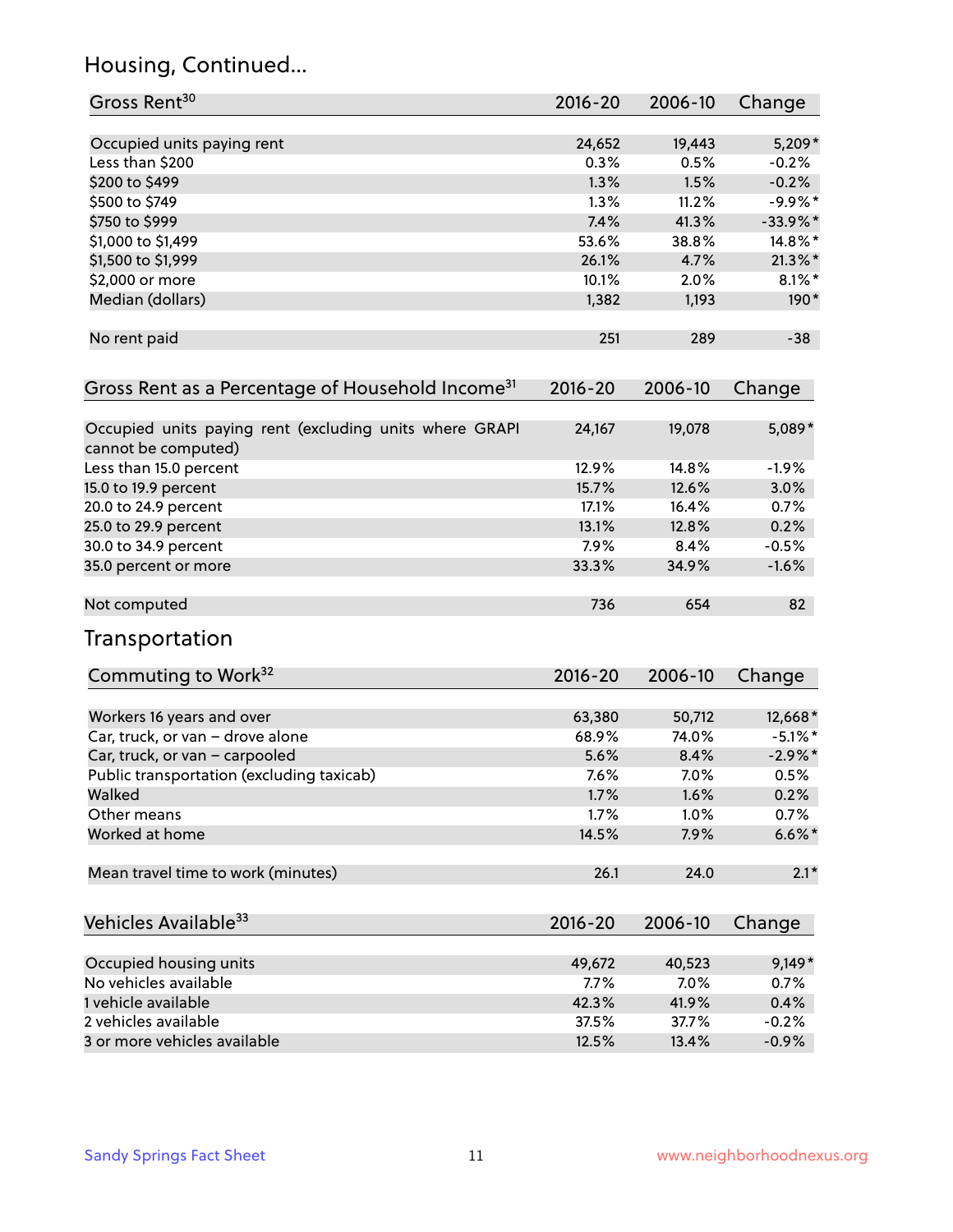#### Health

| Health Insurance coverage <sup>34</sup> | 2016-20 |
|-----------------------------------------|---------|
|-----------------------------------------|---------|

| Civilian Noninstitutionalized Population                | 108,159 |
|---------------------------------------------------------|---------|
| With health insurance coverage                          | 90.5%   |
| With private health insurance coverage                  | 80.7%   |
| With public health coverage                             | 19.4%   |
| No health insurance coverage                            | 9.5%    |
| Civilian Noninstitutionalized Population Under 19 years | 21,798  |
| No health insurance coverage                            | 6.9%    |
| Civilian Noninstitutionalized Population 19 to 64 years | 71,779  |
| In labor force:                                         | 61,415  |
| Employed:                                               | 59,217  |
| With health insurance coverage                          | 90.0%   |
| With private health insurance coverage                  | 88.9%   |
| With public coverage                                    | 2.6%    |
| No health insurance coverage                            | 10.0%   |
| Unemployed:                                             | 2,198   |
| With health insurance coverage                          | 78.8%   |
| With private health insurance coverage                  | 73.5%   |
| With public coverage                                    | 5.6%    |
| No health insurance coverage                            | 21.2%   |
| Not in labor force:                                     | 10,364  |
| With health insurance coverage                          | 80.8%   |
| With private health insurance coverage                  | 73.5%   |
| With public coverage                                    | 9.9%    |
| No health insurance coverage                            | 19.2%   |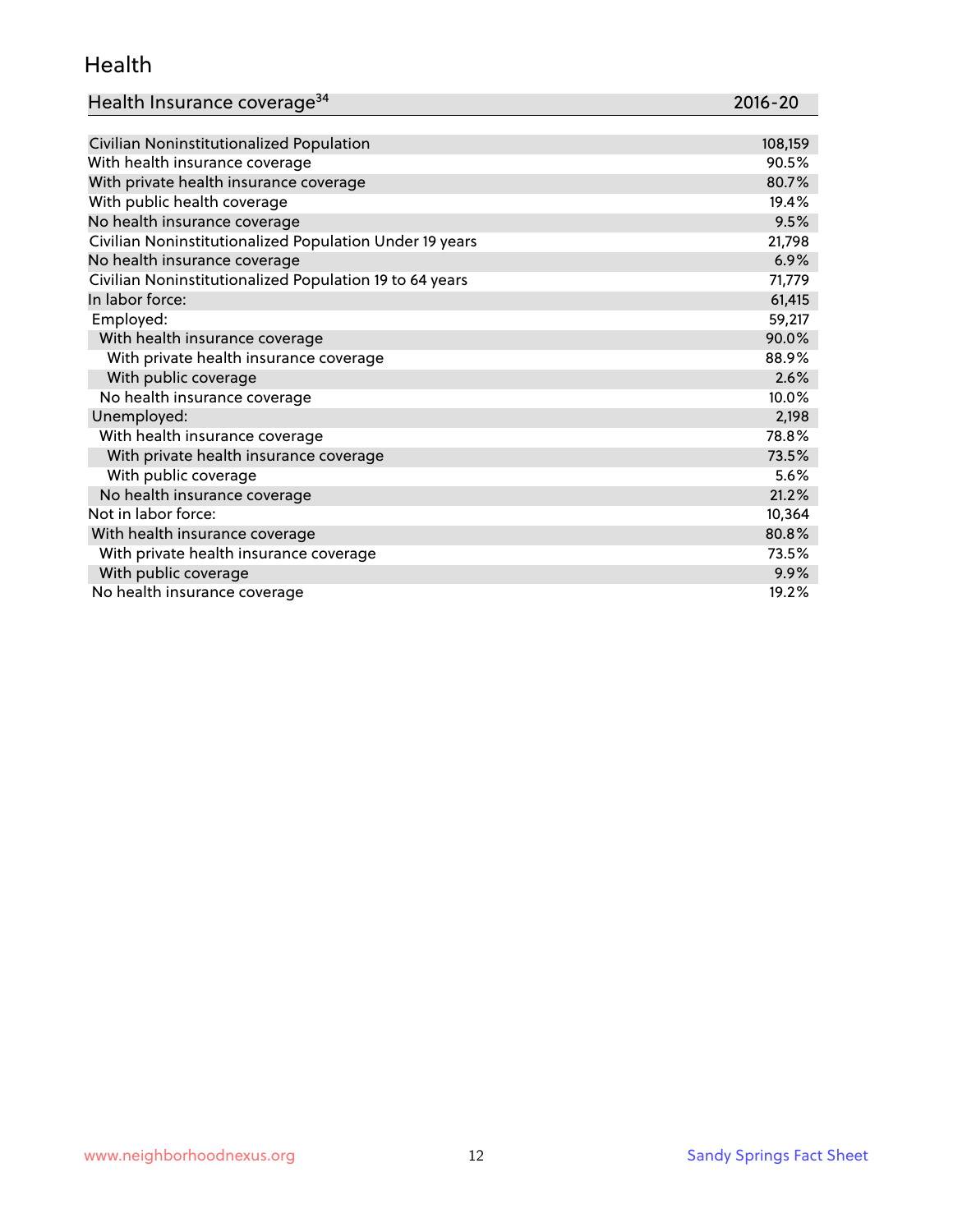## Employment Forecasts

| Forecast Employment by Sector <sup>35</sup>      | 2030    | 2020    | Change   |
|--------------------------------------------------|---------|---------|----------|
|                                                  |         |         |          |
| <b>All Sectors</b>                               | 138,982 | 132,069 | 5.2%     |
| Goods Producing                                  | 4,046   | 3,863   | 4.7%     |
| Agriculture, forestry, fishing and hunting       | 35      | 45      | $-22.2%$ |
| Mining                                           | 48      | 56      | $-14.3%$ |
| Construction                                     | 2,923   | 2,607   | 12.1%    |
| Manufacturing                                    | 1,040   | 1,155   | $-10.0%$ |
| Service Providing                                | 18,005  | 18,259  | $-1.4%$  |
| Wholesale trade                                  | 8,234   | 8,678   | $-5.1%$  |
| Retail trade                                     | 6,764   | 6,277   | 7.8%     |
| Transportation and warehousing                   | 2,441   | 2,618   | $-6.8%$  |
| <b>Utilities</b>                                 | 566     | 686     | $-17.5%$ |
| Information                                      | 10,286  | 10,040  | 2.5%     |
| <b>Financial activities</b>                      | 22,654  | 21,974  | 3.1%     |
| Finance and insurance                            | 16,142  | 15,639  | 3.2%     |
| Real estate and rental and leasing               | 6,512   | 6,335   | 2.8%     |
| Professional and business services               | 21,363  | 20,462  | 4.4%     |
| Professional, scientific, and technical services | 17,467  | 16,542  | 5.6%     |
| Management of companies and enterprises          | 3,896   | 3,920   | $-0.6%$  |
| <b>Education and health services</b>             | 36,572  | 32,001  | 14.3%    |
| <b>Education services</b>                        | 6,588   | 5,836   | 12.9%    |
| Health care and social assistance                | 29,984  | 26,165  | 14.6%    |
| Leisure and hospitality                          | 9,538   | 9,775   | $-2.4%$  |
| Arts, entertainment, and recreation              | 1,443   | 1,537   | $-6.1%$  |
| Accommodation and food services                  | 8,095   | 8,238   | $-1.7%$  |
| Other services, except public administration     | 2,363   | 2,321   | 1.8%     |
| <b>Public administration</b>                     | 2,400   | 2,285   | 5.0%     |
|                                                  |         |         |          |

#### Population Forecasts

| Population Forecasts <sup>36</sup> | 2030    | 2020    | Change |
|------------------------------------|---------|---------|--------|
|                                    |         |         |        |
| <b>Total Population</b>            | 115.429 | 109.573 | 5.3%   |
| <b>Total Households</b>            | 54.338  | 51.375  | 5.8%   |